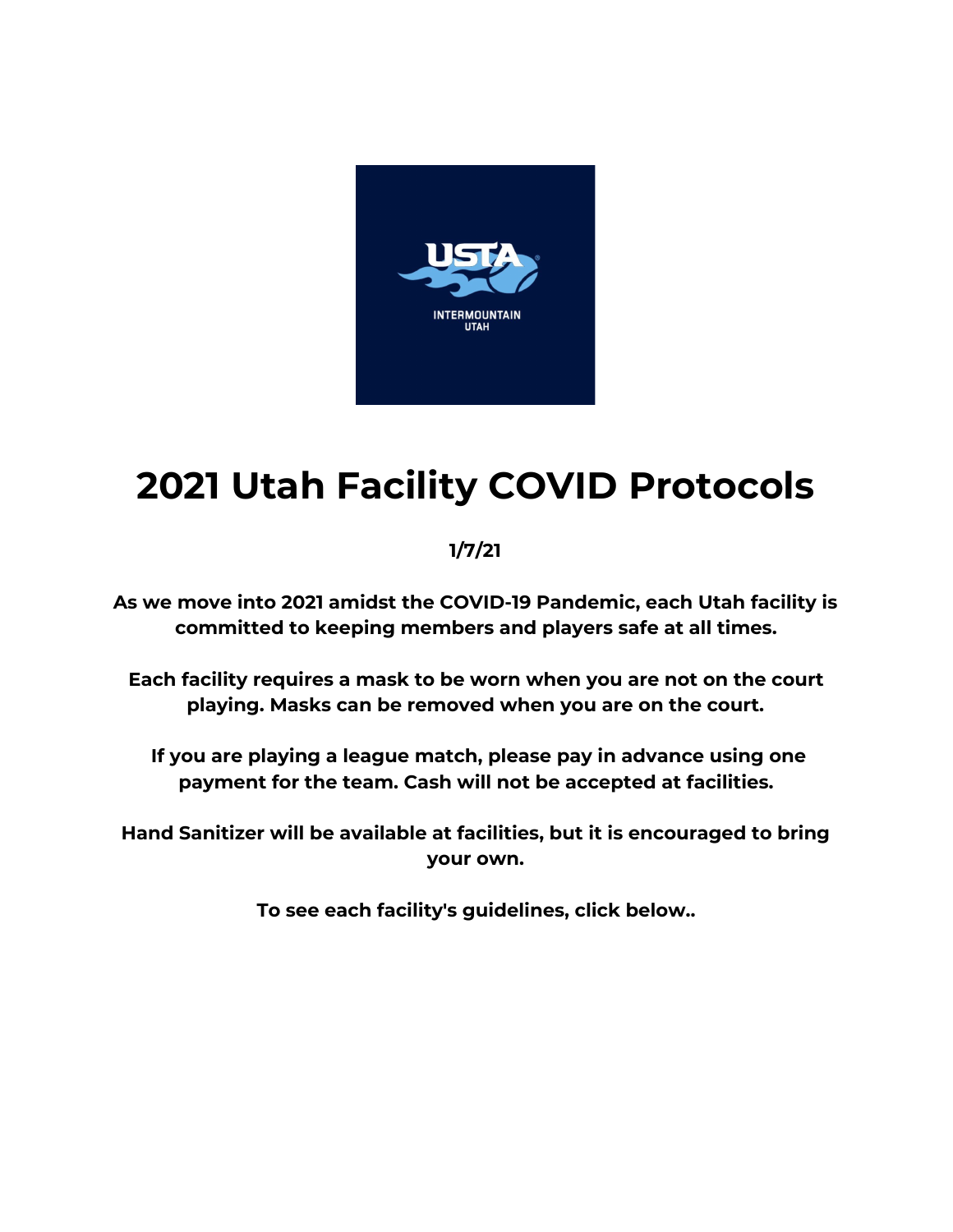**Salt Lake Tennis and Health Club -**

- **● From the moment you leave your car until you check-in at the Welcome Desk.**
- **● From the Welcome Desk to the location of your workout--tennis, fitness, group, exercise, cafe, pool, etc.**
- **● To the locker rooms, while in the locker rooms (except when showering), and when leaving the locker rooms.**
- **● When walking around in the first and second-floor fitness area.**
- **● When on the turf area**
- **● When watching tennis or in the cafe.**
- **● When playing doubles or taking a group lesson. (yes this means you wear it while playing)**

#### **Sports Mall -**

- **● We still request a mask is worn for interactions that will be 6 feet or less...ie check-in at the front desk.**
- **● Please continue to social distance 6 ft socially and 10 ft.**
- **● Please bring water to the facility. There is no water on the courts but we have several fountains available.**
- **● The front desk will not accept cash. Payments must be made by credit card or charged on member account.**
- **● Currently there are no benches on the courts. Currently there are no score trees on the courts. Bathrooms are open.**
- **● All the necessary cleaning procedures are still in place, many from the Moderate Risk/Orange Phase requirements are still being followed for your safety.**

**Ivory Ridge Tennis -**

- **● Players will enter through front doors of building while maintaining a 6 foot distance. Please check in and the front desk. They will have a plexiglass screen and mask. Players will swipe own credit card. Hand sanitizing stations have been set up near front desk and courts.**
- **● Doors down to courts will be open to avoid contact**
- **● Players will exit building on outside through the exit soles then through west side gate**
- **● No congregating or socializing in lobby. Furniture will be roped off**
- **● Each court will have hand sanitizing station. Players will be ask to sanitizw the bench after court time**
- **● Drinking fountains are closed**
- **● Players are refrained from high-fives and will maintain social distancing while playing**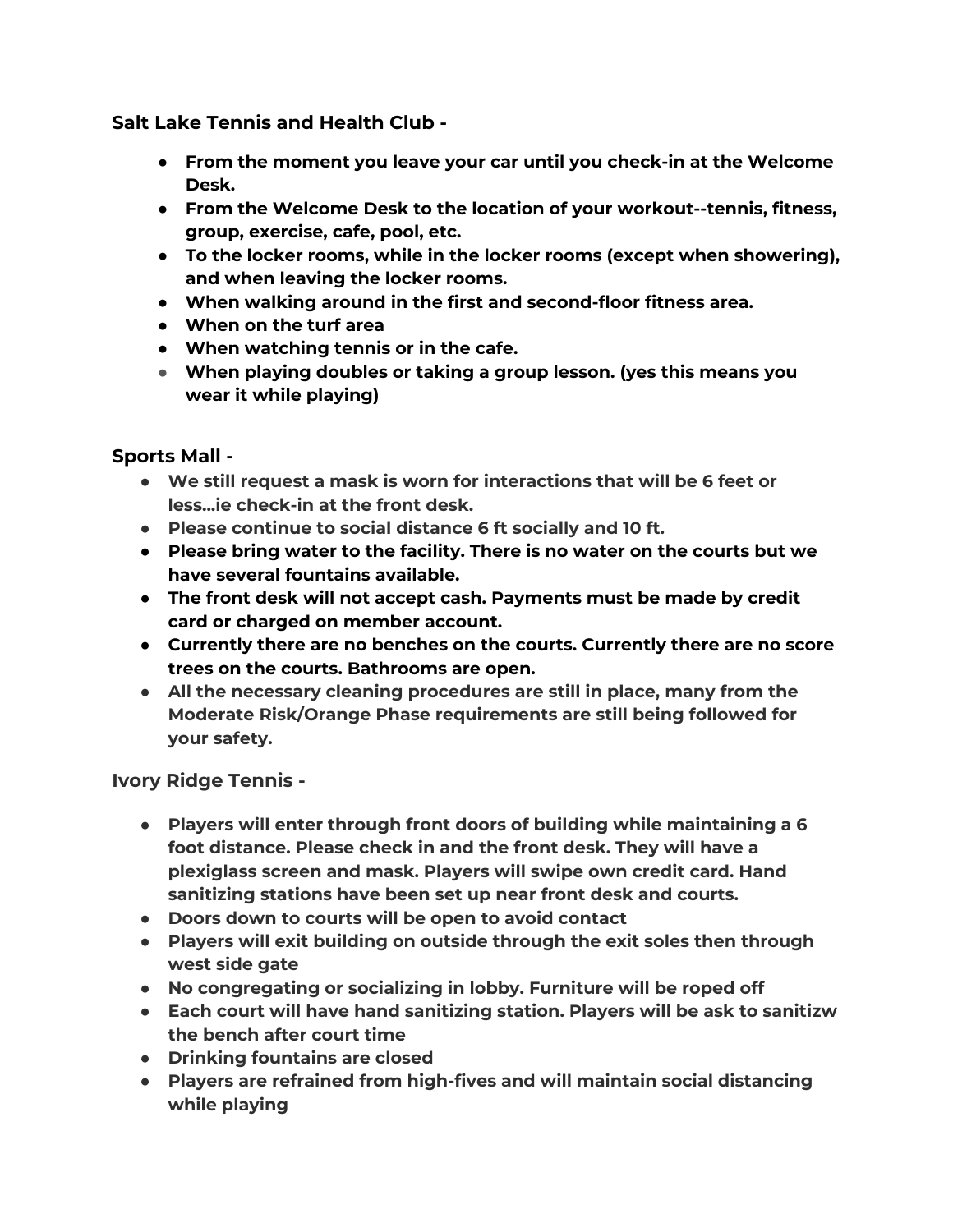- **● Bathrooms will be sanitized regularly, showers will not be available.**
- **● The following are a few new policies that will be implemented upon your arrival starting 6/1/20. Please read carefully and we appreciate your understanding.**
- **● ONE payment for the opposing team. We will no longer be taking individual payments for league matches. Payment should be made by card (preferably) and can be made by phone before the match or upon arrival by the team captain or someone appointed by the captain in necessary situations.**
- **● No water provided on courts. We recommend each player bring their own water. We do have bottled water for sale for \$1.00 at the front desk.**

### **South Jordan**

**All payments for play must be made online at register.sjc.utah.gov. There will be South Jordan Rec staff on site to assist players with the payment process.**

- **● Players will need to bring their own water, and sharing water containers is highly discouraged. South Jordan will not be providing water coolers during yellow phase per city sanitation guidelines. The drinking fountain on site will be operational during yellow phase.**
- **● Players will need to provide their own seating for matches. South Jordan will not be setting up chairs on the courts during yellow phase per city sanitaion guidelines.**
- **● South Jordan will be providing new tennis balls and score trees for each scheduled match. Sanitizing high-touch surfaces throughout the matches will be the responsibility of the players.**

## **Cottonwood Country Club -**

- **● -We currently have a "no guest policy" at our club with the only exception being nonmembers participating in league play.**
- **● -Visiting teams are allowed to show up within 15 minutes before their match time and must depart shortly afterwards.**
- **● -No spectators or spectating is permitted by guests.**
- **● -Nonmembers are not allowed to purchase food or beverage at this time.**
- **● -Water is not provided on the courts at this time. It is recommended that players bring their own water.**
- **● -Visiting teams are not allowed to warm up on our courts prior to their scheduled match time.**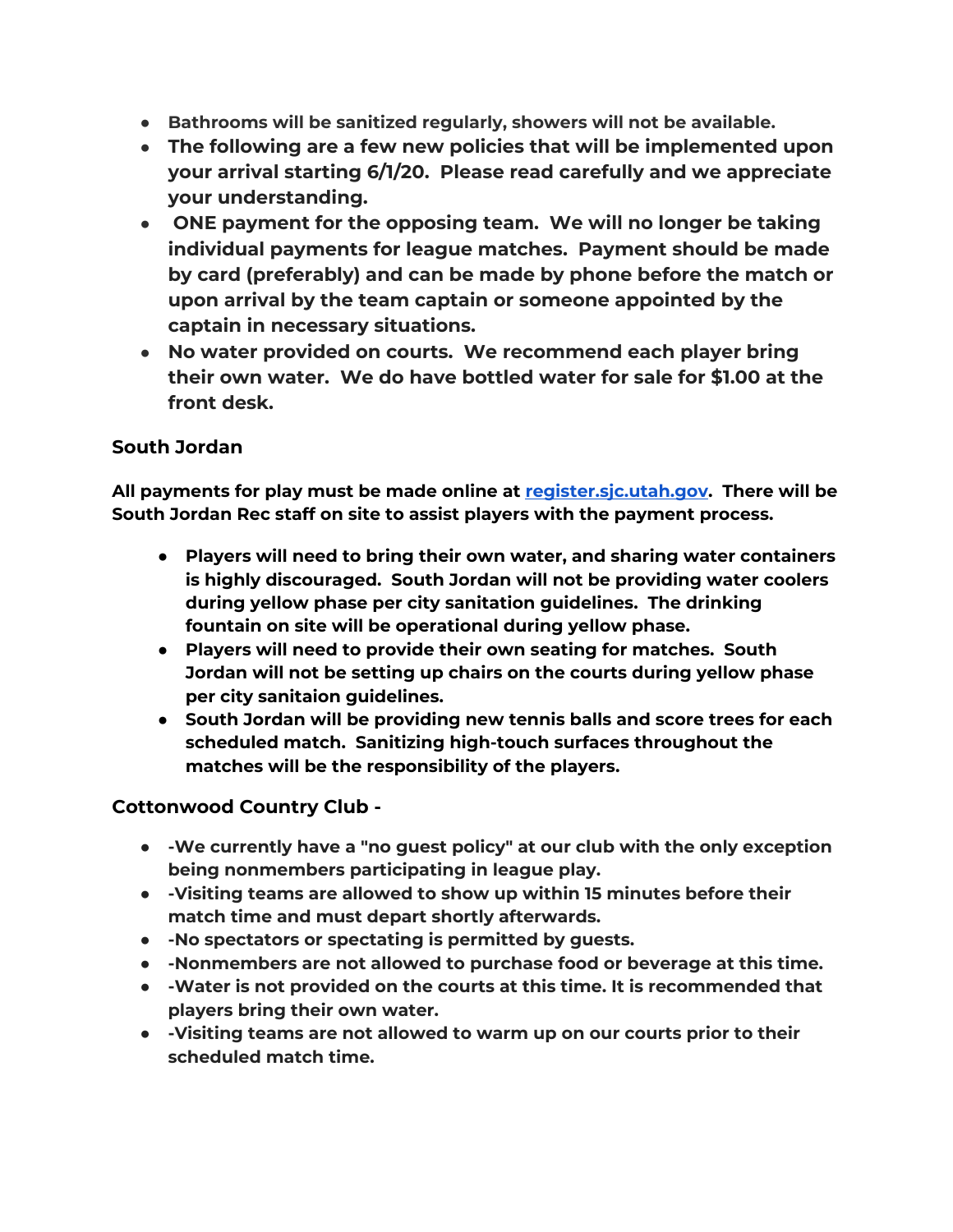**Liberty Hills - Liberty Park Tennis Center and CMTA @ Oak Hills ("Wasatch Hills" in the future) are looking forward to hosting league matches again. We have worked very hard to ensure a clean, well- maintained, and safe atmosphere. Thank you for your support and look forward to welcoming you back.**

**The following are a few policies that will be implemented upon your arrival. Please read carefully and appreciate your understanding.**

- **1. One payment per team.**
	- **● We will no longer be taking individual payments for league matches. Payment should be made by card (no cash) and can be made by phone before the match or upon arrival by the team captain (preferably) or someone appointed by the captain in necessary situations.**
	- **● Balls will be given out to the captain/team after payment has been made.**
- **2. No water provided on courts.**
	- **● We recommend each player brings their own water.**
	- **● However, the purchase of bottled water and other drinks and snacks are available.**
- **3. Restrooms will be available inside the clubhouse.**
	- **● However, as we are limiting the number of patrons inside the clubhouse & restrooms please come in only when necessary.**
	- **● Please wait outside the clubhouse with appropriate social distancing when needing to use the restroom.**
- **4. Pro Shop Open - The pro shop is open (stringing, rackets, shoes, accessories, and more). Please be mindful not to overcrowd the clubhouse, however, as we are trying to limit the number of patrons inside.**

**5. Outdoor hand washing stations available.We encourage players to use these before and after their matches.**

**6. The balls provided by Liberty Hills Tennis for league matches are asked to be returned in a marked bin after play near the clubhouse on your way out. With no membership fees or dues, with all the costs associated with maintaining two managed public tennis centers, and wanting to provide the public better quality balls in our baskets...It really helps us out by doing this and appreciate it greatly.**

- **7. USTA guidelines with COVID. Some examples include;**
	- **● Balls rolling in from an adjacent court: Send it back with a kick or with your racket.**
	- **● Arrival/Departure: Arrive as close as possible to your league match time and leave the**
		- **court as soon as reasonable possible.**
- **8. Follow local health department guidelines & CDC recommendations. Some examples include;**
	- **● Practicing good hygiene**
		- **i. Hands: Wash often for 20 seconds.**
		- **ii. Face: Refrain from touching face.**
	- **● Social Distancing: 6 feet. Avoid close contact with others.**